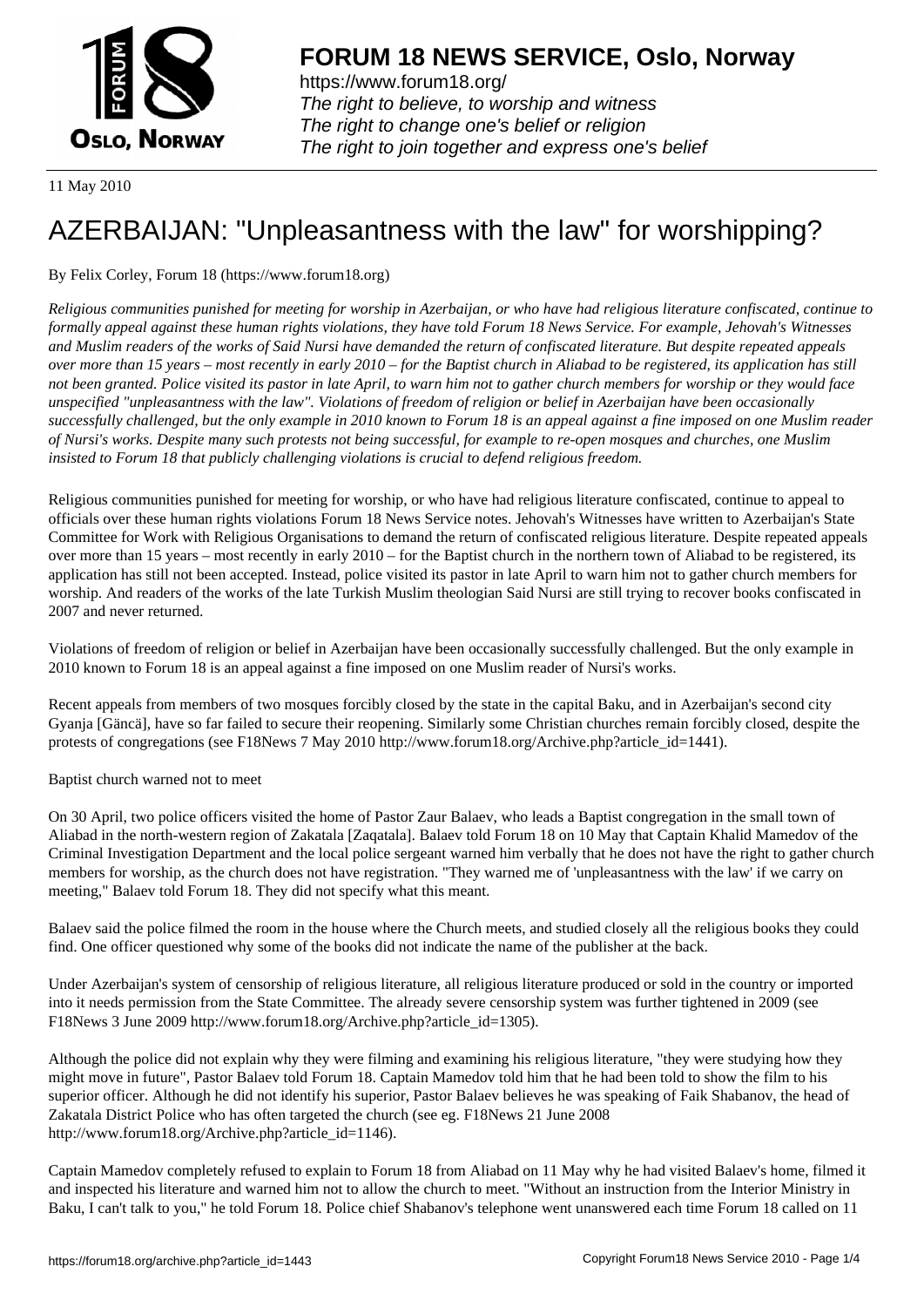The Baptist Church in Aliabad has been seeking registration in vain since the mid-1990s and Forum 18 thinks it to be the religious community in Azerbaijan which has been denied registration for the longest time. The local notary in Zakatala – where the official founders of the community have to have their signatures notarised before an application can proceed – has repeatedly refused to do so, preventing successive applications from proceeding (see F18News 7 April 2010 http://www.forum18.org/Archive.php?article\_id=1429).

Pastor Balaev was imprisoned from May 2007 to March 2008, on charges his church insist were trumped up to punish him for his religious activity. One of those who testified that he had hit five police officers and damaged their car was Captain Mamedov. In June 2008 another of the church's leaders, Hamid Shabanov, was arrested, not being freed until February 2009 (see F18News 12 February 2009 http://www.forum18.org/Archive.php?article\_id=1254).

The Church has repeatedly appealed to the government in Baku over the denial of registration, most recently writing to Hidayat Orujev, the Chair of the State Committee at the beginning of 2010.

#### Literature confiscated

Jehovah's Witnesses have regularly experienced literature confiscations. More than 30 out of 250 Jehovah's Witnesses from Azerbaijan, who attended a weekend congress in neighbouring Georgia, were detained for up to nine and a half hours on their return to Azerbaijan. They also had personal religious literature confiscated from them, Jehovah's Witnesses told Forum 18. Five coaches were stopped by Azerbaijani customs officers at about 5.30 pm on 25 April, at the Sinik Korpu crossing point near the Red Bridge on the Georgian-Azerbaijani border.

Customs officers confiscated at least 33 copies of the Bible or Gospels – including individuals' personal copies – as well as other Jehovah's Witness books. "What legal justification could there possibly be for confiscating a citizen's personal copy of the Holy Scriptures?" Jehovah's Witnesses asked. At least 14 people had personal notebooks from the congress confiscated, but these were later returned. Border posts have also been the scene of past literature confiscations from people of many faiths (see eg. 24 February 2009 http://www.forum18.org/Archive.php?article\_id=1259).

Jehovah's Witnesses told Forum 18 that no official record of confiscation was drawn up for any of the confiscated books, and no reason given for their confiscation. They point out that taking another person's property without legal justification is theft, punishable under Article 177 ("Theft of property") of Azerbaijan's Criminal Code.

They also complain that the first coach was allowed to leave only at 11.30 pm, and the final two not until 3 am. This caused "considerable hardship" to the more than 30 elderly and infirm and more than 30 mothers with children, they stressed.

### Complaint against literature confiscations

The victims' lawyer, Jason Wise, wrote a letter of complaint to Orujev of the State Committee for Work with Religious Organisations on 30 April, which Forum 18 has seen. "It is obvious my clients were targeted because they are Jehovah's Witnesses," he wrote. Wise said some had been told the literature would be handed over to the State Committee, and he demanded it be returned to his clients immediately together with an apology. Wise also sent the letter to Elmira Suleymanova, the Human Rights Ombudsperson, and the Interior Ministry.

Jehovah's Witnesses told Forum 18 that as of the end of 11 May, no reply had been received.

No one at the State Customs Committee in Baku or its regional branch in Tovuz (under whose jurisdiction the crossing point falls) was prepared to discuss the searches and confiscations with Forum 18 on 6 May.

#### Appeals against book confiscations

Three of the seven Muslim readers of the works of Said Nursi who were fined in Sheki in February (see F18News 25 February 2010 http://www.forum18.org/Archive.php?article\_id=1414) had their appeals rejected, by Sheki Appeal Court on 15 March.

The Appeal Court initially refused to accept an appeal to have their confiscated books returned, but after pressure from Nursi devotees it did accept it. However, on 14 April the Court said it was asking the State Committee in Baku to send its decision on whether the confiscated books are authorised for use in Azerbaijan or not.

In a further complaint lodged on 5 May to Ujar District Court in central Azerbaijan, Nursi readers who had 26 of their books confiscated in 2007 are trying to recover them from the police.

"No one has ever banned Said Nursi's books in Azerbaijan," one Nursi reader told Forum 18 on 5 May. "Yet they still confiscate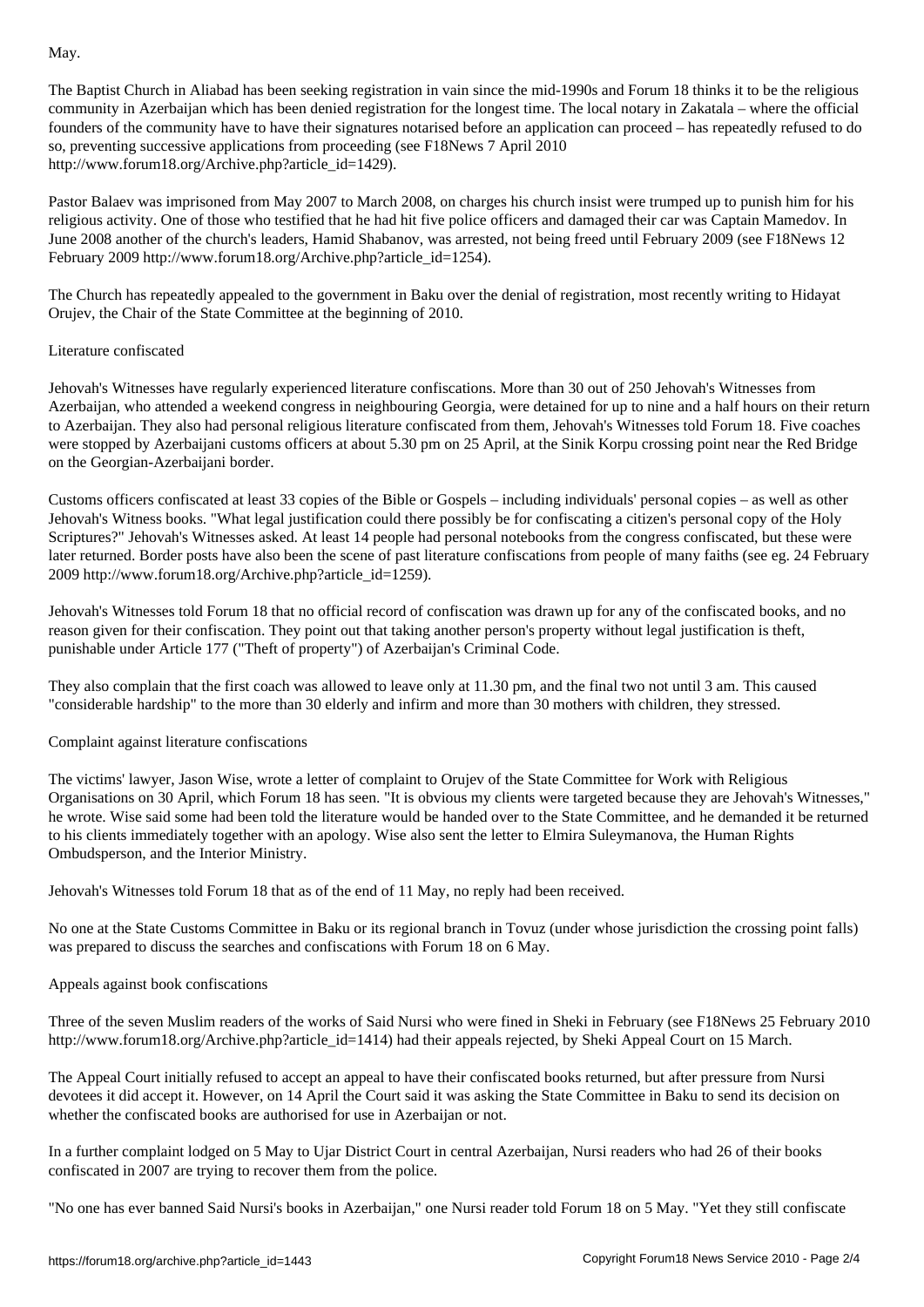August 2006 letter to the Customs Committee from the State Committee's Elchin Aleskerov – seen by Forum 18 – declaring that 14 named Nursi publications had been confiscated on import to the country "because of their negative influence on the religious situation in the country".

No one at the State Committee in Baku was prepared to discuss the confiscations with Forum 18 on 6 May.

"Illegal" religious books

Three Jehovah's Witnesses are also appealing against fines imposed on them for having allegedly "illegal" literature, Jehovah's Witnesses told Forum 18 on 4 May. The three women – Salatyn Iskenderova, Shafiga Mamedova and Gulnaz Hasanova – were detained by police in Agstafa District of north-western Azerbaijan on 26 April, when 408 religious books were found in their possession, the Interior Ministry website reported the following day. It claimed the books were illegal.

Jehovah's Witnesses said that, after being detained on 26 April and held for some six hours, the three women were freed after midnight and told to come back to the police station in the morning. They were then taken to Agstafa District Court, where they were found guilty under Article 300.0.2 of the Code of Administrative Offences (distributing religious literature without state permission), one of the new "offences" introduced in 2009 (see F18News 3 June 2009 http://www.forum18.org/Archive.php?article\_id=1305). All three women were fined 200 Manats (1,480 Norwegian Kroner, 187 Euros or 238 US Dollars) each, estimated to be about three weeks' average wages for those in work.

The officer who answered the phone of Agstafa District's police chief – who did not identify himself – insisted that the court had fined the women, not the police. Asked why they had been detained at all, the officer claimed not to know anything.

Meanwhile, in Mingechaur in central Azerbaijan, the town police conducted "operational-investigational measures" to raid a private flat where two Jehovah's Witnesses were living, the Interior Ministry website reported on 2 May. It said police confiscated 591 religious publications, DVDs and cassettes. Police accused the two female residents – Aybeniz Mahmudova and Sevinj Garavelieva – of conducting "illegal religious propaganda" and began an investigation.

Mingechaur police refused to explain why they raided the two women's home, referring Forum 18 on 6 May to senior investigator Aydin Abyshov. However, he categorically refused to discuss the case with Forum 18.

Also refusing absolutely to discuss the Agstafa and Mingechaur cases with Forum 18 on 5 May was the western regional branch of the State Committee in Gyanja.

Fine overturned, but other appeals fail

The only 2010 successful appeal against a religious freedom violation known to Forum 18 involves Muslim reader of Nursi's works Naila Ahmedova. She was brought to court in the northern town of Khachmaz [Xacmaz] on 4 February, and fined 100 Manats (740 Norwegian Kroner, 90 Euros, or 120 US Dollars) under Article 299 Part 3 of the Code of Administrative Offences. This states that "the holding by clergy and members of religious associations of meetings and the creation of labour, literary and other circles and groups not connected with the conducting of religious rituals with the aim of attracting young people and youth carries a fine of 10 to 15 times the minimum monthly wage for responsible figures" (see F18News 25 February 2010 http://www.forum18.org/Archive.php?article\_id=1414).

However, on 15 March Ahmedova's appeal to Sumgait Appeal Court was successful, and her fine was cancelled, other Nursi readers told Forum 18.

Other Muslims Nursi readers who have been fined, or given short term detention, for meeting together have failed to overturn their punishments on appeal. Three of the seven who were fined in Sheki in February (see F18News 25 February 2010 http://www.forum18.org/Archive.php?article\_id=1414) had their appeals rejected by Sheki Appeal Court on 15 March.

After another complaint, this time in Khachmaz Region over what Muslims state was police maltreatment of female Nursi readers during police raids in January, Deputy Police Chief Misir Imamaliev blocked their complaint to the Regional Court. Nursi readers claim that one Muslim, who was seven and a half months pregnant, went into early labour soon after.

Forum 18 was unable to reach police chief Imamaliev on 6 May.

Is protesting against violations worthwhile?

Many religious communities suffering violations of their members' freedom of religion or belief in recent years have told Forum 18 they are too afraid of state reprisals to complain in public. They have also stated that they see no point in challenging such violations through the courts, regarding them as a tool of powerful officials.